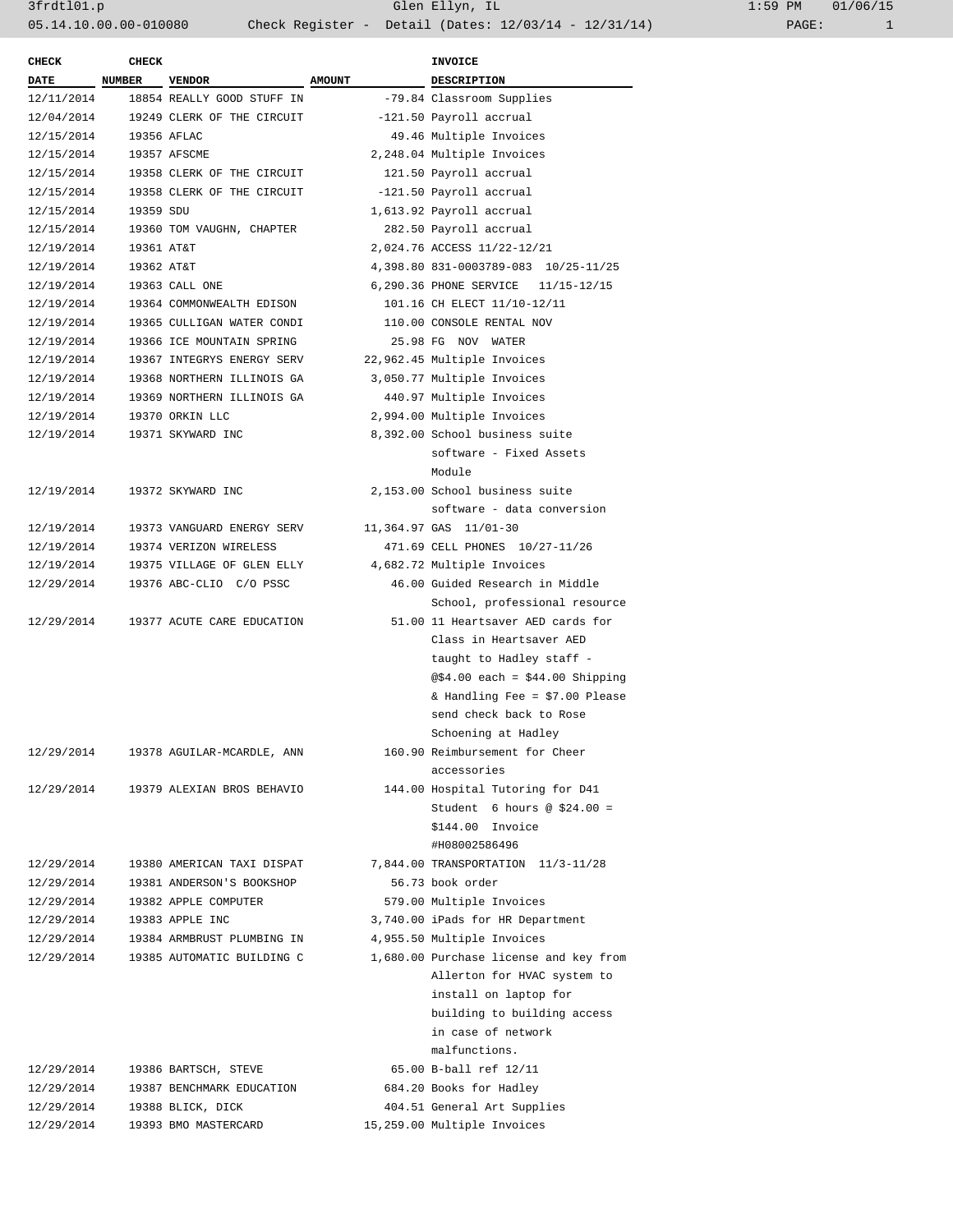3frdtl01.p Glen Ellyn, IL 1:59 PM 01/06/15 05.14.10.00.00-010080 Check Register - Detail (Dates: 12/03/14 - 12/31/14) PAGE: 2

| <b>CHECK</b>             | <b>CHECK</b>  |                                                          |               | <b>INVOICE</b>                                            |
|--------------------------|---------------|----------------------------------------------------------|---------------|-----------------------------------------------------------|
| <b>DATE</b>              | <b>NUMBER</b> | <b>VENDOR</b>                                            | <b>AMOUNT</b> | <b>DESCRIPTION</b>                                        |
| 12/29/2014               |               | 19394 BOOKSOURCE                                         |               | 274.72 11/12/2014<br>Classroom                            |
|                          |               |                                                          |               | Literacy books                                            |
| 12/29/2014               |               | 19395 BOOKSTORE LTD, THE                                 |               | 27.18 book order                                          |
| 12/29/2014               |               | 19396 BOWER, THOMAS                                      |               | 175.00 Wrestling Official 12/13                           |
| 12/29/2014               |               | 19397 BRIDGES FOR LANGUAGE                               |               | 117.44 Translating                                        |
| 12/29/2014               |               | 19398 CAPSTONE PRESS                                     |               | 607.83 E-Books from Attached List                         |
| 12/29/2014               |               | 19399 CARE OF TREES                                      |               | 1,750.00 Tree removals at AL due to                       |
|                          |               |                                                          |               | construction                                              |
| 12/29/2014               |               | 19400 CHAMIAGAI, RYDRA                                   |               | 50.00 Translating for families in                         |
|                          |               |                                                          |               | Nepali                                                    |
| 12/29/2014               |               | 19401 CHANNAHON WRESTLING                                |               | 225.00 entry fee for varsity                              |
|                          |               |                                                          |               | tournament hosted by                                      |
|                          |               |                                                          |               | Channahon Junior High on                                  |
|                          |               |                                                          |               | January 10, 2015.                                         |
| 12/29/2014               |               | 19402 COMM CONSL SCHL DIST                               |               | 1,568.00 HOMELESS TRANS                                   |
| 12/29/2014               |               | 19403 CONNECTIONS DAY SCHO                               |               | 3,310.88 November Tuition for D41                         |
|                          |               |                                                          |               | Student - Invoice #19830                                  |
| 12/29/2014               |               | 19404 CORRECT ELECTRIC                                   |               | 230.00 FG SERV CALL TROUBLESHOOT                          |
|                          |               |                                                          |               | GROUND FAULT                                              |
| 12/29/2014               |               | 19405 DAILY HERALD                                       |               | 38.20 SUBSCRIPTION 12/1-31                                |
| 12/29/2014               |               | 19406 DIST #44, BD OF ED                                 |               | 2,030.00 HOMELESS TRANS                                   |
| 12/29/2014               |               | 19407 DIVERSIFIED OFFICE C                               |               | 1,560.00 Filled in for custodians                         |
|                          |               |                                                          |               | while on vacation 12 days                                 |
|                          |               |                                                          |               | worked in November                                        |
| 12/29/2014               |               | 19408 DUPAGE ROE                                         |               | 525.00 Multiple Invoices                                  |
| 12/29/2014               |               | 19409 DUPAGE SECURITY SOLU                               |               | 219.00 CSO/GAR SERV CALL                                  |
| 12/29/2014               |               | 19410 EDUCATOR'S OUTLET IN                               |               | 671.52 1st Grade Math Manipulatives                       |
| 12/29/2014               |               | 19411 EISENHOWER WRESTLING                               |               | 210.00 Fee for Wrestling tournament                       |
|                          |               |                                                          |               | at Eisenhower Junior High                                 |
|                          |               |                                                          |               | School in Darien on Saturday,                             |
|                          |               |                                                          |               | Dec. 13, 2014.                                            |
| 12/29/2014               |               | 19412 ELIM CHRISTIAN SERVI                               |               | 5,249.34 November Tuition for D41                         |
|                          |               |                                                          |               | Student Invoice #147110                                   |
| 12/29/2014               |               | 19413 ESCOBAR HERNANDEZ, G                               |               | 39.68 Mileage reimbursement -                             |
|                          |               |                                                          |               | Spanish Parent Liaison                                    |
| 12/29/2014               |               | 19414 ESPOSITO, PHIL                                     |               | 60.00 wrestling ref 12/10                                 |
| 12/29/2014               |               | 19415 EVERETT, KATHLEEN                                  |               | 140.24 Classroom Expenses                                 |
| 12/29/2014               |               | 19416 EVEREST SNOW MANAGEM                               |               | 759.00 Multiple Invoices                                  |
| 12/29/2014               |               | 19417 FEDERAL EXPRESS                                    |               | 68.22 POSTAGE                                             |
| 12/29/2014               |               | 19418 FIGLER, BETH                                       | 19.00         |                                                           |
| 12/29/2014               |               | 19419 FILLIPI, FRANK                                     |               | 175.00 Wrestling official 12/13                           |
| 12/29/2014               |               | 19420 FIRM SYSTEMS                                       |               | 869.50 Invoice #0923958-IN                                |
|                          |               |                                                          |               | Fingerprints 10/31/14; Credit                             |
|                          |               |                                                          |               | Memo: 0028597; Invoice                                    |
|                          |               |                                                          |               | #0929859-IN Fingerprints                                  |
|                          |               |                                                          |               | 11/30/14                                                  |
|                          |               |                                                          |               |                                                           |
| 12/29/2014<br>12/29/2014 |               | 19421 FOLLETT SCHOOL SOLUT<br>19422 FOREST PRESERVE-DUPA |               | 795.81 Multiple Invoices<br>20.00 PBL Field Work Services |
| 12/29/2014               |               |                                                          |               | 858.00 Repairs to in-wall lunchroom                       |
|                          |               | 19423 FREUND SERVICE COMPA                               |               |                                                           |
|                          |               |                                                          |               | tables in MPR @ Churchill                                 |
| 12/29/2014               |               | 19424 GALLO, MICHELLE                                    |               | 214.25 MILEAGE REIMBURSEMENT TO                           |
|                          |               |                                                          |               | DIRECTOR'S CONF IN                                        |
|                          |               |                                                          |               | SPRINGFIELD                                               |
| 12/29/2014               |               | 19425 GEHL, MARK                                         |               | 65.00 B-ball ref 12/17                                    |
| 12/29/2014               |               | 19426 GLEN ELLYN CHAMBER C                               |               | 150.00 Invoice #12162 Dues and Fees                       |
|                          |               |                                                          |               | 2015                                                      |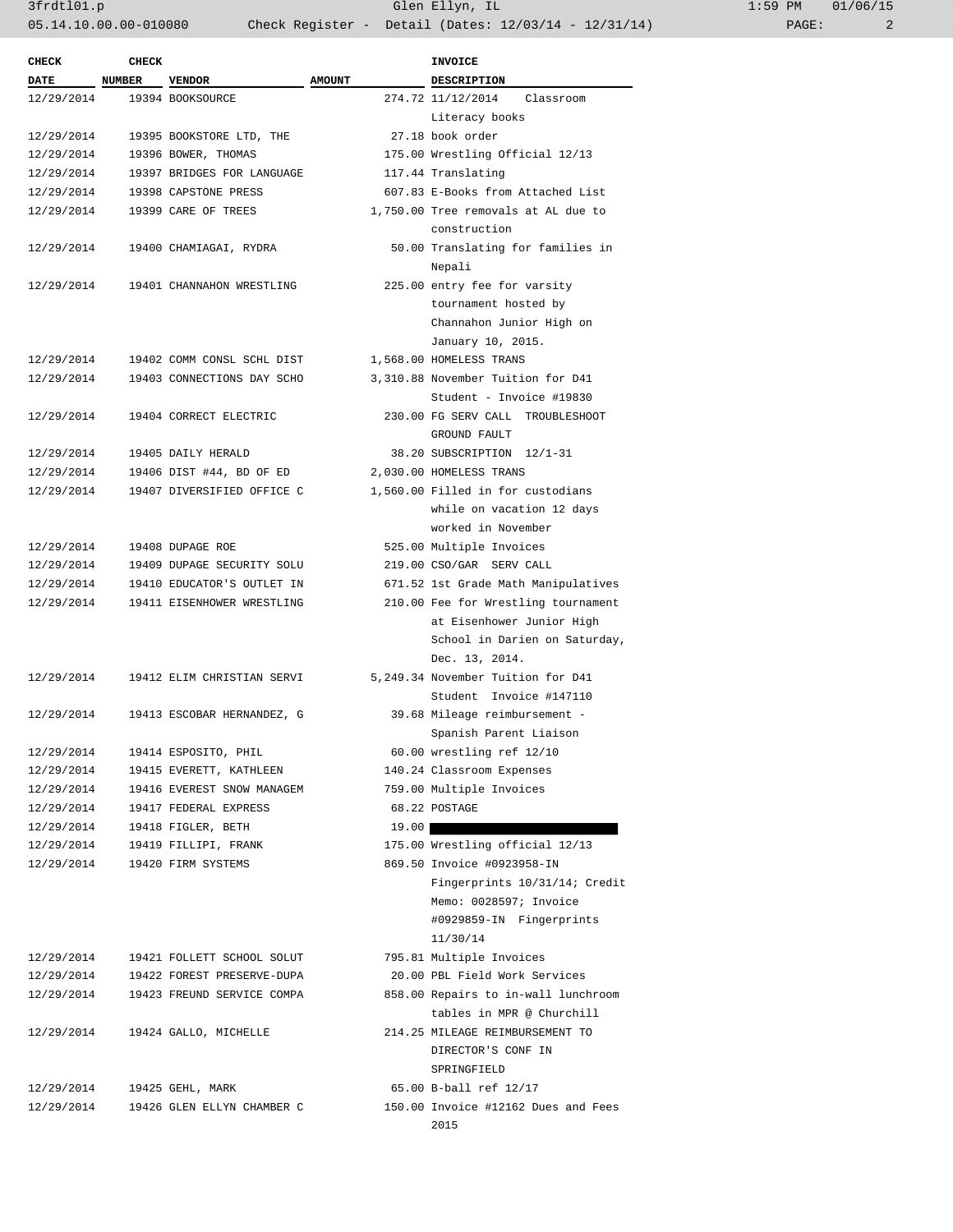3frdtl01.p Glen Ellyn, IL 1:59 PM 01/06/159 PM 01/06/159 PM 01/06/159 PM 01/06/159 PM 01/06/159 PM 01/06/159 PM 01/06/159 PM 01/06/159 PM 01/06/159 PM 01/06/159 PM 01/06/159 PM 01/06/159 PM 01/06/159 PM 01/06/159 PM 01/06/ 05.14.10.00.00-010080 Check Register - Detail (Dates: 12/03/14 - 12/31/14)

| 1:59 PM |       | 01/06/15 |
|---------|-------|----------|
|         | PAGE: |          |

| <b>CHECK</b> | <b>CHECK</b> |                             |               | <b>INVOICE</b>                                 |
|--------------|--------------|-----------------------------|---------------|------------------------------------------------|
| DATE         | NUMBER       | <b>VENDOR</b>               | <b>AMOUNT</b> | <b>DESCRIPTION</b>                             |
| 12/29/2014   |              | 19427 GLEN ELLYN HISTORICA  |               | 196.00 12/4/2014<br>L3 Literacy                |
|              |              |                             |               | field trip GE Historical                       |
|              |              |                             |               | Society entrance fee                           |
| 12/29/2014   |              | 19428 GLENBARD ELECTRIC SU  |               | 76.00 ELECT SUPP                               |
| 12/29/2014   |              | 19429 GLENOAKS THERAPEUTIC  |               | 2,450.40 November Tuition for D 41             |
|              |              |                             |               | Student Invoice # TDS-N 6665                   |
| 12/29/2014   |              | 19430 H-O-H CHEMICALS INC   |               | 2,767.15 Multiple Invoices                     |
| 12/29/2014   |              | 19431 HARNACK, MANDY BAJEK  |               | 475.00 Payment for Piano Accompanist           |
|              |              |                             |               | for Orchestra 11/10, 11/17,                    |
|              |              |                             |               | 11/19- rehearsal 11/21 -                       |
|              |              |                             |               | concert                                        |
| 12/29/2014   |              | 19432 HEALTH MANAGEMENT SY  |               | 55.44 Employee Assistance Program/             |
|              |              |                             |               | Adjust to reflect employee                     |
|              |              |                             |               | count                                          |
| 12/29/2014   |              | 19433 HEINEMANN             |               | 294.25 11/19/2014<br>Classroom                 |
|              |              |                             |               | supplies                                       |
| 12/29/2014   |              | 19434 ICE CONFERENCE        |               | 125.00 ICE Conference Registration             |
|              |              |                             |               | (on the countywide institute                   |
|              |              |                             |               | day) KELLY LEWIS                               |
| 12/29/2014   |              | 19435 ICK, SHARON           |               | 301.50 Reimburse Sharon Ick (Lego              |
|              |              |                             |               | Robotics Club) for student                     |
|              |              |                             |               | t-shirts.                                      |
| 12/29/2014   |              | 19436 IGSMA<br>KIMBERLY FAR |               | 785.00 Registration for District               |
|              |              |                             |               | Music Contest                                  |
| 12/29/2014   |              | 19437 ILLINOIS ASSN OF SCH  |               | 195.00 B8 SBL AC14 Media Inter                 |
|              |              |                             |               | $11/21/14$ Pre Conference                      |
|              |              |                             |               | workshop                                       |
| 12/29/2014   |              | 19438 ILLINOIS CENTRAL SCH  |               | 63,488.30 NOVEMBER TRANSPORTATION              |
| 12/29/2014   |              | 19439 INTERNATIONAL PLASTI  |               | 173.45 Zipper Bags for Book Room               |
| 12/29/2014   |              | 19440 IVERSON PUBLISHING    |               | 677.60 Quick60 - Factual Books sets            |
|              |              |                             |               | of two.                                        |
| 12/29/2014   |              | 19441 KAGAN & GAINES INC    |               | 6,375.00 Multiple Invoices                     |
| 12/29/2014   |              | 19442 KONICA MINOLTA BUSIN  |               | 13, 127.25 Invoice #9000975191 12/1/14         |
| 12/29/2014   |              | 19443 KOVANDA, MARK         |               | through $2/28/15$<br>60.00 Wrestling ref 12/10 |
| 12/29/2014   |              | 19444 LEGO EDUCATION        |               | 15.60 TECHNIC BALL PIVOTS                      |
| 12/29/2014   |              | 19445 LINCOLNSHIRE PRINTIN  |               | 39.07 Scantron sheets for Hadley               |
|              |              |                             |               | Staff (Timperley)                              |
| 12/29/2014   |              | 19446 LINDEN OAKS HOSPITAL  |               | 1,653.60 Multiple Invoices                     |
| 12/29/2014   |              | 19447 LITTLE FRIENDS INC    |               | 435.20 Adj for Approved 2015 ISBE              |
|              |              |                             |               | Rates Tuition - D 41 Student                   |
|              |              |                             |               | Invoice #136532                                |
| 12/29/2014   |              | 19448 LRP PUBLICATIONS      |               | 35.00 Resource Book for Michelle               |
|              |              |                             |               | Gallo Student Service                          |
|              |              |                             |               | Director                                       |
| 12/29/2014   |              | 19449 LUKANCIC MIDDLE SCHO  |               | 250.00 Varsity wrestling tournament            |
|              |              |                             |               | for Feb. 6 and 7 at Lukancic                   |
|              |              |                             |               | Middle School in Romeoville,                   |
|              |              |                             |               | I1                                             |
| 12/29/2014   |              | 19450 LUPE LLOYD & ASSOCIA  |               | 2,500.00 Staff Development                     |
| 12/29/2014   |              | 19451 MACNEAL SCHOOL        |               | 3,596.18 November Tuition for D41              |
|              |              |                             |               | Student Invoice #12938                         |
| 12/29/2014   |              | 19452 MAIL N STUFF          |               | 30.50 Notary stamp for Amy Sabalsky            |
| 12/29/2014   |              | 19453 MARQUARDT SCHOOL DIS  |               | 53,845.66 Multiple Invoices                    |
| 12/29/2014   |              | 19454 METRO PROFESSIONAL P  |               | 11,864.19 Multiple Invoices                    |
| 12/29/2014   |              | 19455 MULTI-HEALTH SYSTEMS  |               | 136.50 Materials for School                    |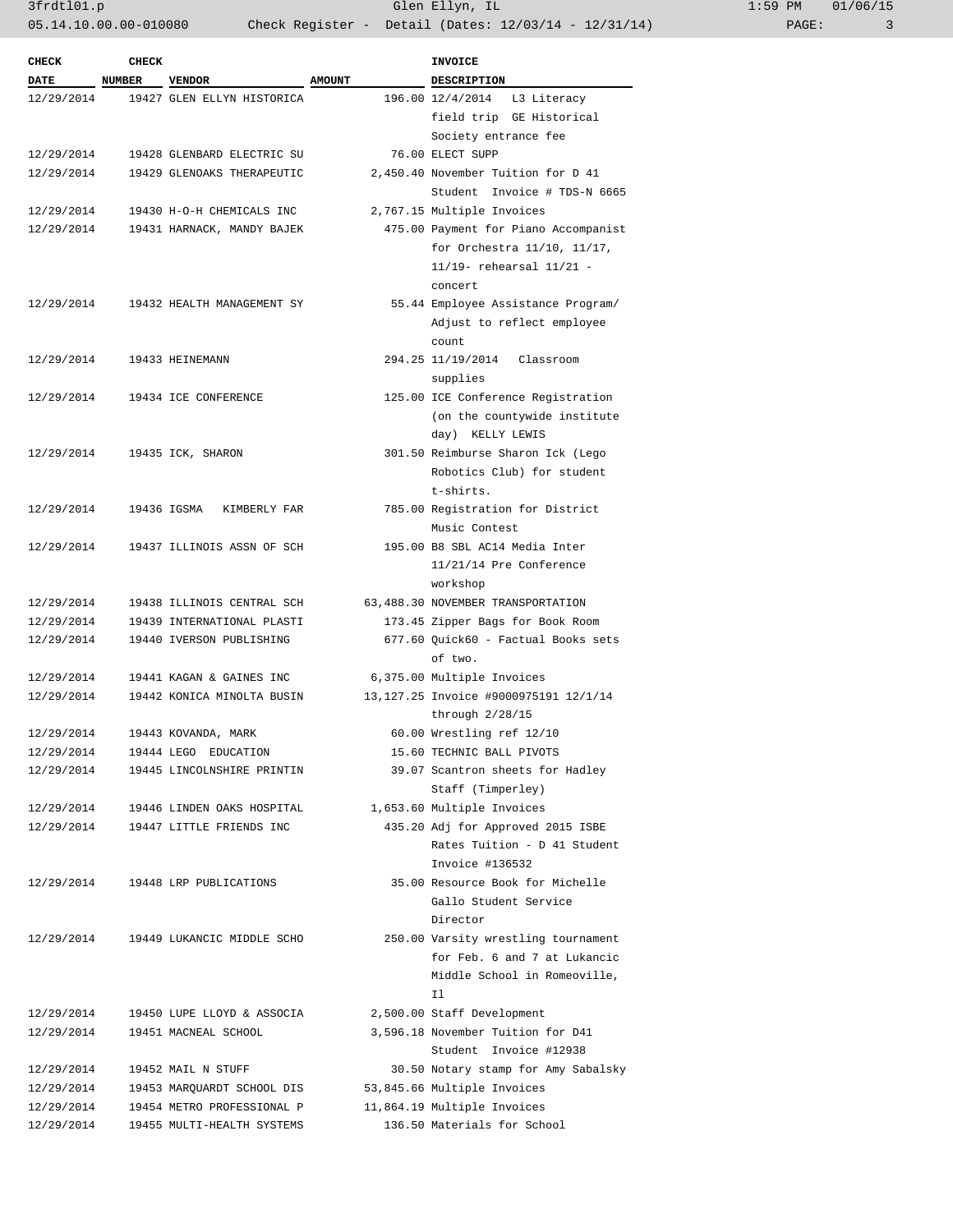| $1:59$ PM |       | 01/06/15 |
|-----------|-------|----------|
|           | PAGE: |          |

| <b>CHECK</b> | <b>CHECK</b>  |                            |               | <b>INVOICE</b>                         |
|--------------|---------------|----------------------------|---------------|----------------------------------------|
| DATE         | <b>NUMBER</b> | <b>VENDOR</b>              | <b>AMOUNT</b> | <b>DESCRIPTION</b>                     |
|              |               |                            |               | Psychologist @ Lincoln                 |
|              |               |                            |               | Jennifer Rose                          |
| 12/29/2014   |               | 19456 NELCO                |               | 413.25 W-2/1099 UNIVERSAL WINDOW       |
|              |               |                            |               | <b>ENVELOPE</b>                        |
| 12/29/2014   |               | 19457 NICKY'S FOLDERS/ROCH |               | 115.00 NIcky's Communication Folders   |
| 12/29/2014   |               | 19458 NUDERA, JOHN         |               | 175.00 Wrestling Official 12/13        |
| 12/29/2014   |               | 19460 OFFICE DEPOT         |               | 1,184.02 Multiple Invoices             |
| 12/29/2014   |               | 19461 PARKLAND PREPARATORY |               | 5,375.16 November Tuition for D41      |
|              |               |                            |               | Student Invoice #960                   |
| 12/29/2014   |               | 19462 PATER, JIM           |               | 195.00 Multiple Invoices               |
| 12/29/2014   |               | 19463 PEPPER, J W & SONS   |               | 70.98 Music for 3rd grade              |
|              |               |                            |               | performance                            |
| 12/29/2014   |               | 19464 PITNEY BOWES         |               | 1,848.00 POSTAGE METER, FOLDER/STUFFER |
|              |               |                            |               | RENTAL                                 |
| 12/29/2014   |               | 19465 PLANK ROAD PUBLISHIN | 434.45 Rug    |                                        |
| 12/29/2014   |               | 19466 POLENDER, WES        |               | 65.00 B-ball ref 12/11                 |
| 12/29/2014   |               | 19467 PROFESSIONAL PAVING  |               | 5,312.00 Install 2 inches of binder    |
|              |               |                            |               | for temporary parking at CH            |
|              |               |                            |               | school for construction of             |
|              |               |                            |               | new classrooms.                        |
| 12/29/2014   |               | 19468 PUETZ, LINDA         |               | 24.75 Mileage reimbursement for L      |
|              |               |                            |               | Puetz EC Program Visits                |
| 12/29/2014   |               | 19469 PYONE, CHO           |               | 1,162.50 Multiple Invoices             |
| 12/29/2014   |               | 19471 QUINLAN & FABISH MUS |               | 2,190.46 Multiple Invoices             |
| 12/29/2014   |               | 19472 RAPID RIBBONS        |               | 252.56 Ribbon order for Hadley         |
|              |               |                            |               | Invitational track meet                |
| 12/29/2014   |               | 19473 REALLY GOOD STUFF IN |               | 160.72 Multiple Invoices               |
| 12/29/2014   |               | 19474 ROSCOE CO            |               | 317.31 Multiple Invoices               |
| 12/29/2014   |               | 19475 ROSELLE SCHOOL OF MU |               | 978.90 Wireless Audio System           |
| 12/29/2014   |               | 19476 SAM'S CLUB           |               | 236.82 Snacks for Pre-k Forest Glen    |
| 12/29/2014   |               | 19477 SCHOLASTIC INC       |               | 2,950.00 Annual Renewal Scholastic     |
|              |               |                            |               | Support for Read 180 and Fast<br>Math  |
| 12/29/2014   |               | 19478 SCHOOL SPECIALTY     |               | 1,718.87 Multiple Invoices             |
| 12/29/2014   |               | 19479 SCHOOLMASTERS SAFETY |               | 222.18 12/10/2014 school supplies      |
| 12/29/2014   |               | 19480 SEAL OF ILLINOIS     |               | 8,967.16 November Tuition for 2        |
|              |               |                            |               | District 41 Students Invoice           |
|              |               |                            |               | #5040                                  |
| 12/29/2014   |               | 19481 SEASTROM, DAVID      |               | 65.00 B-ball ref 12/18                 |
| 12/29/2014   |               | 19482 SEPTRAN INC          |               | 59,381.85 Multiple Invoices            |
| 12/29/2014   |               | 19483 SHALANKO, JOHN       |               | 65.00 B-ball ref 12/4                  |
| 12/29/2014   |               | 19484 SHAW, DOROTHY        |               | 125.00 Payment for Solo & Ensemble     |
|              |               |                            |               | judge                                  |
| 12/29/2014   |               | 19485 SHAW MEDIA           |               | 3,038.13 Legal notices Invoice         |
|              |               |                            |               | #1114100703611/2014                    |
| 12/29/2014   |               | 19486 SOUND INC            |               | 530.00 Multiple Invoices               |
| 12/29/2014   |               | 19487 SUPERIOR SERVICE SOL |               | 60.00 WASH EXTERIOR WINDOWS CSO        |
| 12/29/2014   |               | 19488 THE OMNI GROUP       |               | 52.50 Invoice #1412-7801 CPI 403(b)    |
| 12/29/2014   |               | 19489 THERAPRO             |               | 22.79 Supplies needed for EC           |
|              |               |                            |               | Structured Student at FG               |
| 12/29/2014   |               | 19490 TIGERDIRECT.COM      |               | 5,226.15 Multiple Invoices             |
| 12/29/2014   |               | 19491 TRI-ANGLE SCREEN PRI |               | 285.00 Cheer t-shirts                  |
|              |               |                            |               |                                        |
| 12/29/2014   |               | 19492 UNISOURCE GREAT LAKE |               | 3,952.80 Multiple Invoices             |
| 12/29/2014   |               | 19493 UNITED ANALYTICAL SE |               | 3,140.00 Multiple Invoices             |
| 12/29/2014   |               | 19494 UNITED STATES POSTAL |               | 5,000.00 Postage refill for the        |
|              |               |                            |               | postage machine                        |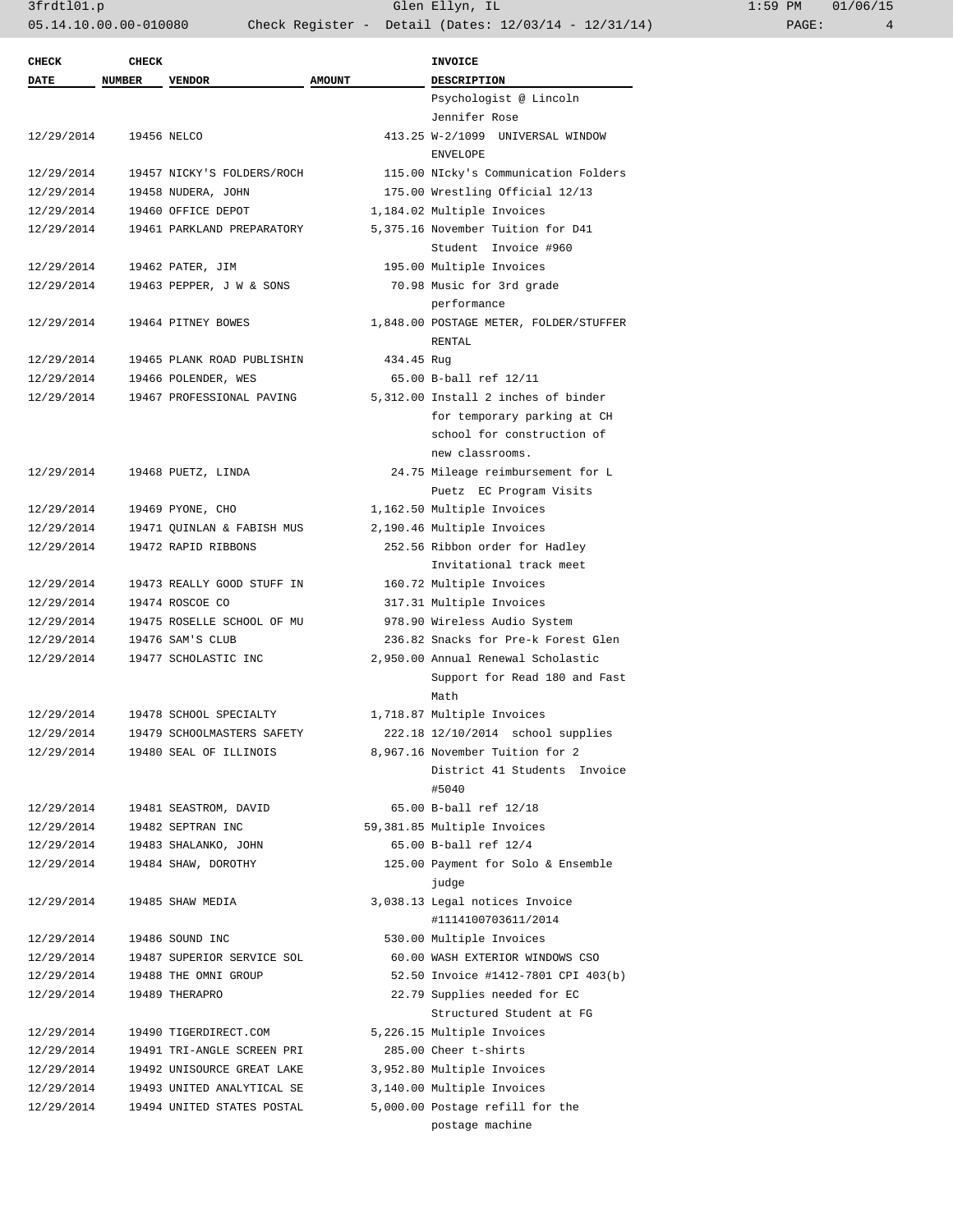3frdtl01.p Glen Ellyn, IL 1:59 PM 01/06/15 05.14.10.00.00-010080 Check Register - Detail (Dates: 12/03/14 - 12/31/14) PAGE: 5

| <b>CHECK</b>                   | <b>CHECK</b>  |                                           |               | <b>INVOICE</b>                      |
|--------------------------------|---------------|-------------------------------------------|---------------|-------------------------------------|
| <b>DATE</b>                    | <b>NUMBER</b> | <b>VENDOR</b>                             | <b>AMOUNT</b> | <b>DESCRIPTION</b>                  |
| 12/29/2014                     |               | 19495 VORTEX COMMERCIAL FL                |               | 34,676.47 Multiple Invoices         |
| 12/29/2014                     |               | 19496 WILSON LANGUAGE TRAI                |               | 160.92 Supplies for Special         |
|                                |               |                                           |               | Education Resource                  |
|                                |               |                                           |               | Bytnar/Mulligan @ Forest GLen       |
| 12/30/2014                     | 19497 AFLAC   |                                           |               | 49.46 Multiple Invoices             |
| 12/30/2014 19498 AFSCME        |               |                                           |               | 2,244.59 Multiple Invoices          |
| 12/30/2014  19499 SDU          |               |                                           |               | 1,613.92 Payroll accrual            |
|                                |               | 12/30/2014 19500 TOM VAUGHN, CHAPTER      |               | 282.50 Payroll accrual              |
|                                |               | 12/15/2014 201400276 GLEN ELLYN EDUCATION |               | 16,793.72 Payroll accrual           |
|                                |               | 12/15/2014 201400278 ILLINOIS DEPT OF REV |               | 48,902.85 Multiple Invoices         |
|                                |               | 12/15/2014 201400279 INTERNAL REV SERVICE |               | 187,681.66 Multiple Invoices        |
| 12/15/2014 201400280 T H I S   |               |                                           |               | 17,747.94 Multiple Invoices         |
|                                |               | 12/15/2014 201400281 TEACHERS RETIREMENT  |               | 100,408.17 Multiple Invoices        |
| 12/15/2014 201400282 WAGEWORKS |               |                                           |               | 5,467.72 Multiple Invoices          |
|                                |               | 12/15/2014 201400283 THE OMNI GROUP       |               | 34,558.09 Multiple Invoices         |
|                                |               | 11/13/2014 201400284 INTERNAL REV SERVICE |               | 0.00 Multiple Invoices              |
| 12/12/2014 201400285 REV TRAK  |               |                                           |               | 1,015.37 November 2014 RevTrak      |
|                                |               |                                           |               | services                            |
|                                |               | 12/12/2014 201400286 TEACHERS RETIREMENT  |               | 27,892.50 Invoice #192322           |
| 12/12/2014 201400287 T H I S   |               |                                           |               | 6,727.03 Invoice #192322            |
|                                |               | 12/30/2014 201400290 GLEN ELLYN EDUCATION |               | 16,848.66 Payroll accrual           |
|                                |               | 12/30/2014 201400291 ILL MUNICIPAL RETIRE |               | 68,302.54 Multiple Invoices         |
|                                |               | 12/30/2014 201400292 ILLINOIS DEPT OF REV |               | 49,620.98 Multiple Invoices         |
|                                |               | 12/30/2014 201400293 INTERNAL REV SERVICE |               | 189,707.69 Multiple Invoices        |
| 12/30/2014 201400294 T H I S   |               |                                           |               | 17,895.65 Multiple Invoices         |
|                                |               | 12/30/2014 201400295 TEACHERS RETIREMENT  |               | 101,238.45 Multiple Invoices        |
| 12/30/2014 201400296 WAGEWORKS |               |                                           |               | 5,386.84 Multiple Invoices          |
|                                |               | 12/30/2014 201400297 THE OMNI GROUP       |               | 34,268.09 Multiple Invoices         |
|                                |               | 12/29/2014 201400298 EFLEX GROUP          |               | 463.68 HRA - administration fees    |
|                                |               | 12/29/2014 201400299 EFLEX GROUP          |               | 610.03 HRA - Renewal Fees           |
|                                |               | 12/29/2014 201400301 RELIANCE STANDARD LI |               | 340.96 LTD 1-1-15 through 1-31-15   |
|                                |               | 12/29/2014 201400302 UNUM LIFE INSURANCE  |               | 2,615.68 LTD 1-1-15 through 1-31-15 |
|                                |               | 12/31/2014 201400303 ILLINOIS DEPT OF REV |               | 75.09 Payroll accrual               |
|                                |               | 12/31/2014 201400304 INTERNAL REV SERVICE |               | 506.22 Multiple Invoices            |
| 12/31/2014 201400305 T H I S   |               |                                           |               | 9.26 Multiple Invoices              |
|                                |               | 12/31/2014 201400306 TEACHERS RETIREMENT  |               | 51.89 Multiple Invoices             |

Totals for checks 1,387,701.63